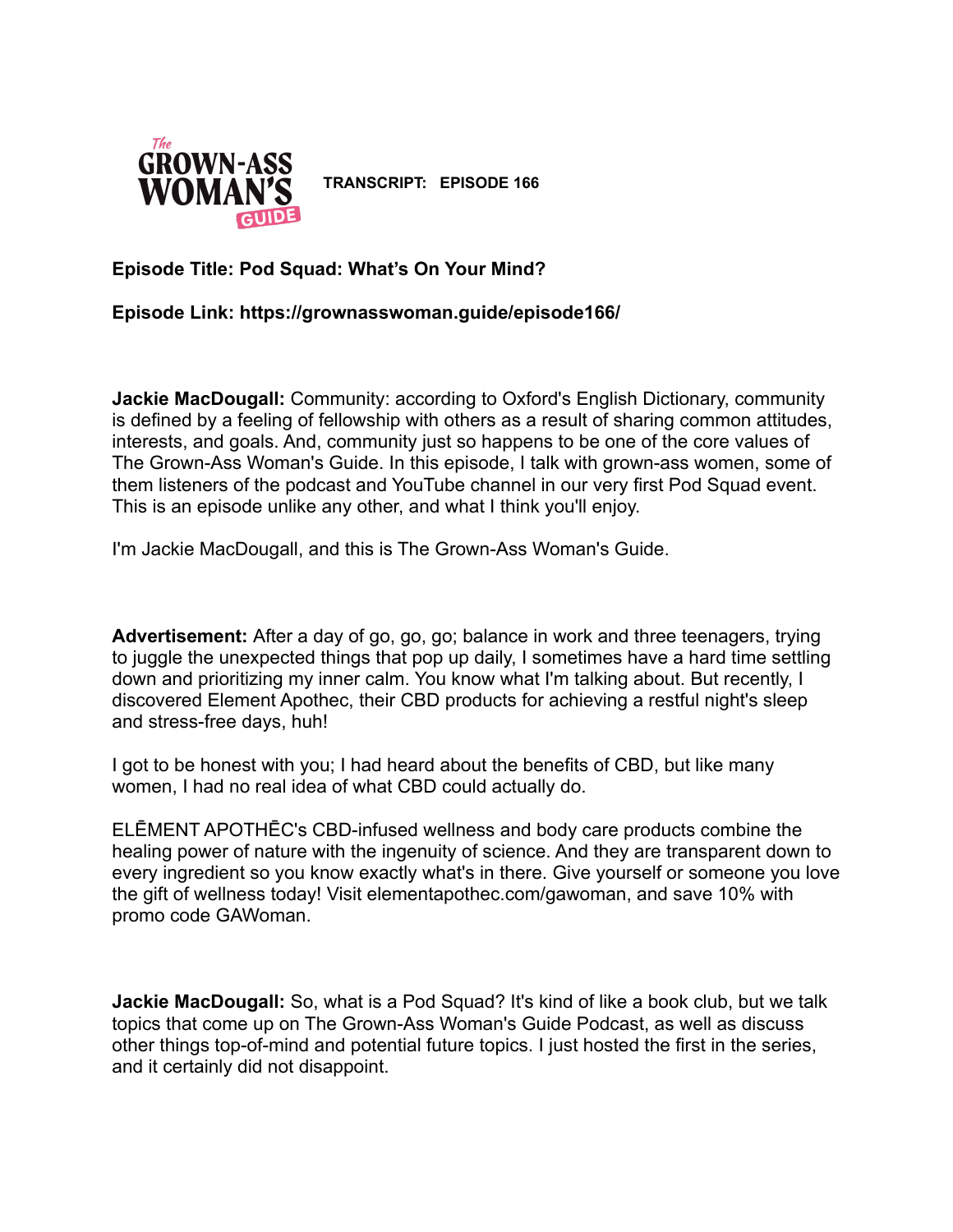A dozen women from all over the US and Canada, from different backgrounds who didn't know each other, and each have their own unique life experiences; we all came together to exchange ideas, share opinions, and provide insight. Honestly, it was more than I could have ever imagined. And, now I have a dozen new friends. If you'd like to join us for the next one, listen until the end and I'll share more. I'll also link to it in the show notes.

By the way, future Pod Squad events will also feature some of the guests you meet here on the podcast. I would love for you to join us. In this Pod Squad, we talked about the great resignation, life after divorce, especially when married a very, very long time. And, we began the discussion chatting about my episode with Dr. Marilyn Simmons Bowe. So, let's hop right in.

[music]

**Jackie MacDougall:** She talked about social, emotional learning, and creating boundaries and spending time with ourselves. And, it really got me thinking about how much time do I actually spend alone. Some of it is because I have three teenagers and a husband and three dogs, but some of it is because I haven't actually created that, right? The second I'm alone, I pick up my phone; I distract myself with Wordle or with Revel or with Facebook. So, do any of you find yourselves making the time to actually just be with yourself? Lisa Maria.

**Lisa Maria:** So, I have a Buddhist practice, and I spend about a half an hour to 45 minutes every morning doing it and being with it. And, I'm a psychotherapist so I do my best to really have some of that reflection time just because I need it after holding space for others.

## **Jackie MacDougall:** Yes.

**Lisa Maria:** And, I'm also my mom's caregiver. So again, it's another position where I'm being of service to someone. And, it's really important for me when I can, even if it's just five minutes, just settle in my body and breathe. So, that's what I do regularly.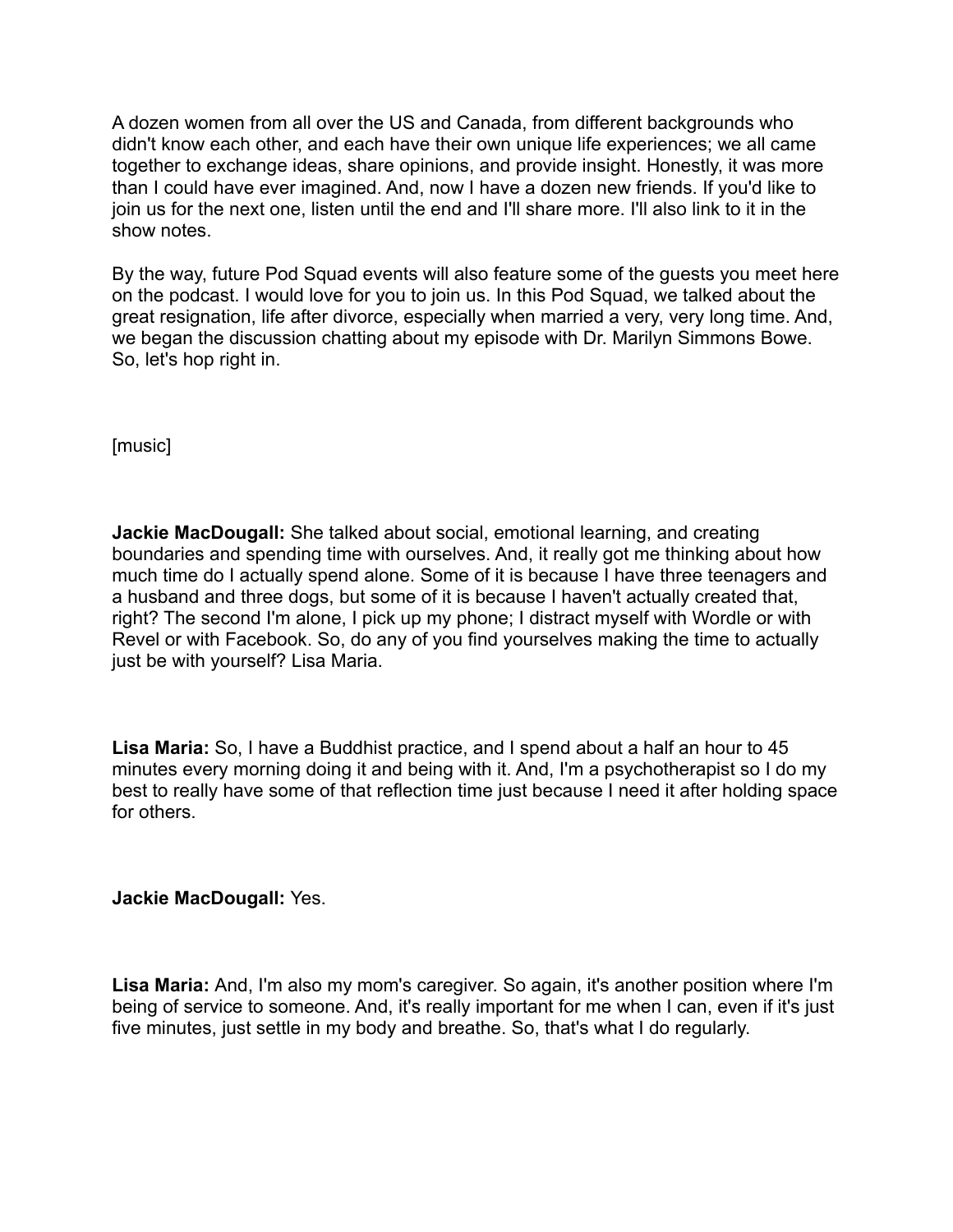**Jackie MacDougall:** So, are you able to sit by yourself and breathe for 30 to 45 minutes at a time?

**Lisa Maria:** Well, that's way too much time, would never do that. My brain would automatically say no.

**Jackie MacDougall:** Okay. Okay, good. I was like, I don't know how you do that. [laughs]

**Lisa Maria:** Five minutes. Five minutes is just as beneficial. In fact, it's more beneficial than trying to strive for 30 minutes. That's ridiculous. And, that's what I tell my clients, you know, when we talk about meditation and mindfulness. You know, don't bite off more much than you can chew, 3 to 5 minutes is very beneficial every single day, as opposed to struggling through 20 or 30 minutes and never doing it again.

**Jackie MacDougall:** That's brilliant. I have a follow-up question though, because that's a lot to be a therapist, especially these days, and to also be a caregiver for a parent. How do you preserve your sanity, your energy, so that you save some for yourself?

**Lisa Maria:** I have to really be conscious of scheduling it and then really following through with it, because if I don't, I'm a crazy-ass bitch and I'm not of service to anyone. And then, of course, Soki and Bravo TV are very, very helpful at the end of my day.

[laughter]

**Jackie MacDougall:** That's quite an escape, right? I think this generation where many of us aren't necessarily psychotherapists, but in that sandwich generation where maybe there are kids who are getting older, maybe there aren't, but there are definitely parents who are getting older or other people to take care of. And, it's a lot of stress at this time. So, thank you for sharing that. Does anyone else have a practice for spending time alone?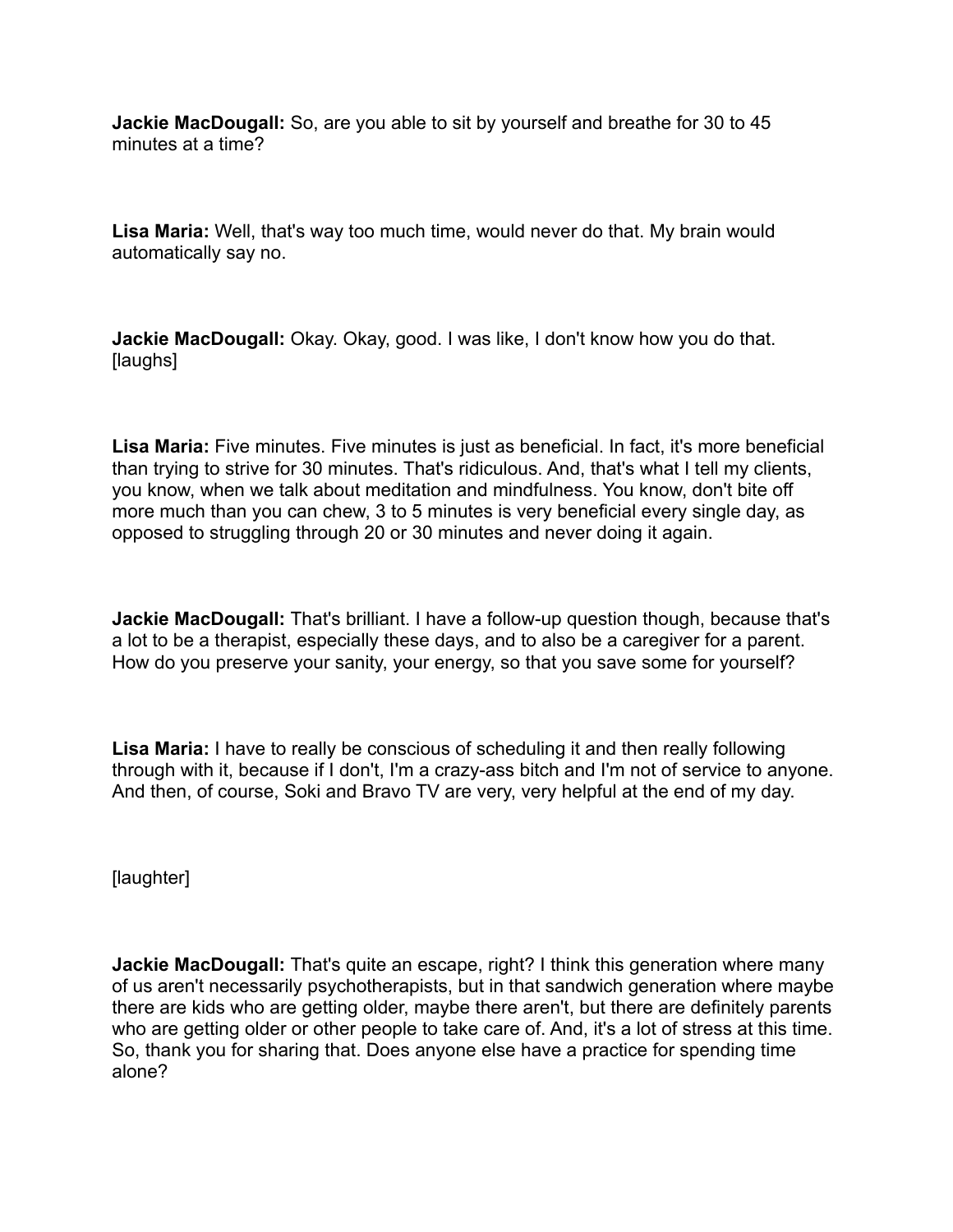**Participant 5:** I wake up 45 minutes in the morning before everyone else so I can have that time. And, I do some--

**Jackie MacDougall:** What do you do?

**Participant 5:** -bicycle at home for 25 minutes and a nice shower without being interrupted by anyone. I have two teenagers too. So yeah, that's my time. And, I put something like TV or something to watch any videos or whatever. That's my quiet time.

**Jackie MacDougall:** Yeah. One of the things that Dr. Marilyn said in the episode last week, she was on stage one time. And, she is this woman who will sit by herself. She will read for hours. She's totally comfortable. Her kids are grown. She's totally comfortable being alone. She's confident, she doesn't need to impress anybody. Or she's just, she's so amazing.

I mean, you really have to listen to the episode, but she was on stage one time and someone said to her, "Well, you seem full of yourself up there. You seem like, you know, you're walking around in your five-inch heels and you're talking to us like you have it all together." First of all, the person waited in line to tell her this.

So, you know that woman, but secondly, Dr. Marilyn actually said, "What you recognize in me is freedom. And because you don't have freedom in yourself, you don't recognize it in me." And, I was like, 'oh my God, this amazing.' [laughs] And so, I think we're all working toward that idea of freedom, would you say, would anyone relate to that?

**Ronnie:** I totally agree with that word. It's a spiritual freedom. And, even though I don't have a set routine every day that I deliberately set up listening, I do spend about two hours in the morning when I wake up just totally by myself reading. Or I find that the time by myself, if I'm in a space and if my husband comes along, I'm like a snarly dog, 'don't come into my energies--'

[laughter]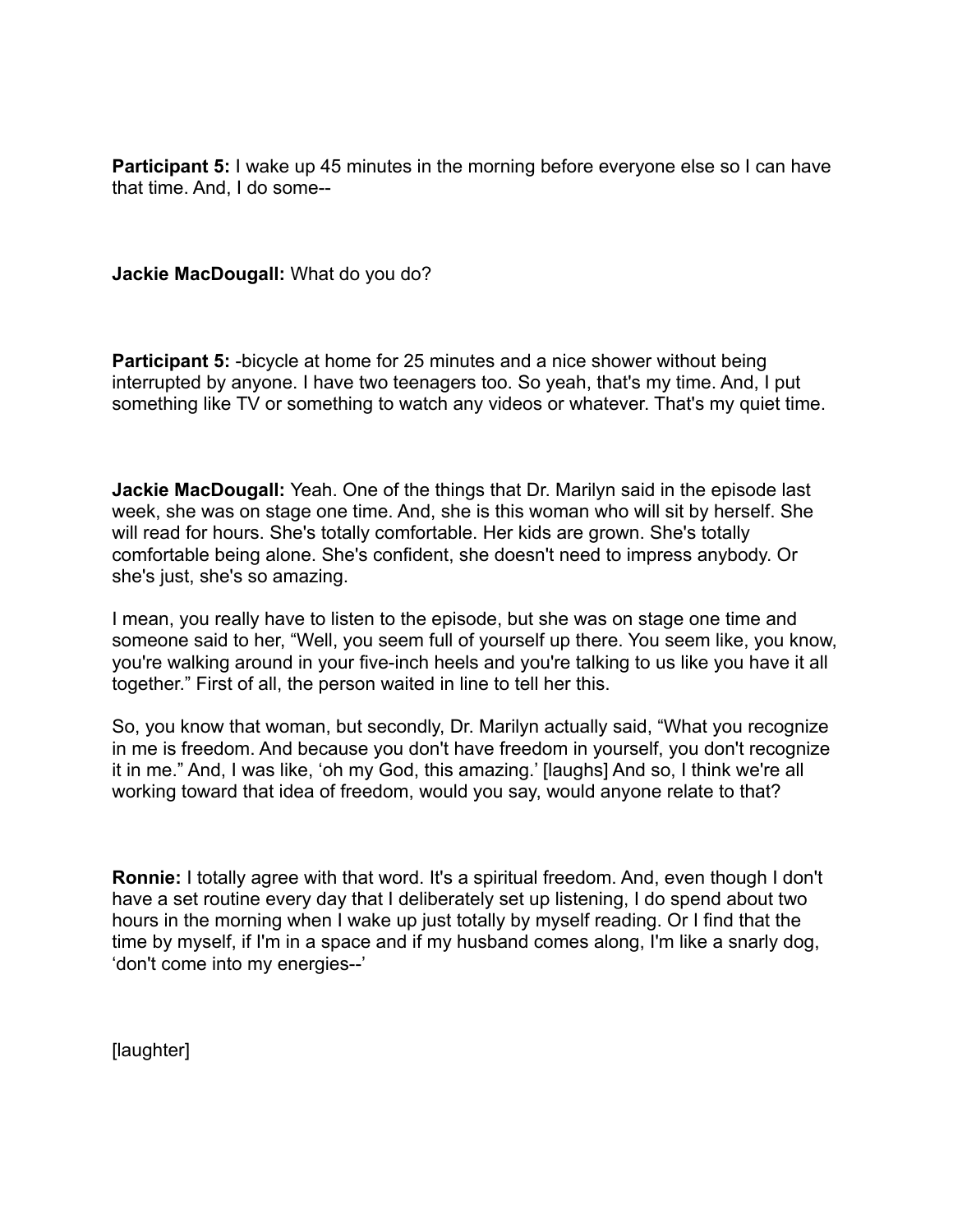**Ronnie:** -because he doesn't bring, at that moment, the same serenity that I'm experiencing. But I want to say something about freedom and liking yourself. I took a two-and-a-half-week road trip by myself up to the Olympic National Rainforest.

And, I was dreaming about going up there for two years. I go and there's all kind of calamities happening, but there was so many awesome moments that I would not have enjoyed if there was another energy plan; and it is a spiritual freedom to be by yourself. And the serendipity comes, and you just know what to do. It's all waiting for you. I'm off that path, by the way. [laughs] I need to get back onto that.

But I'll never forget that because I learned I really like myself. I like me and I liked hearing my voice go, huh, when I saw something incredible; and that all the fantasies and visuals that I projected and I imagined and hoped for and ached for and yeaned for, they came to me and they were waiting for me. So, I just think to have that spiritual freedom is just, it's priceless and it's not always easy to keep it.

**Jackie MacDougall:** What would be the first thing for you to do, to get back to that freedom?

**Ronnie:** Eliminate some of the stressors or just remove myself from them or go and continue doing, getting into my car, getting into my gardening, not allowing myself to become a snarly dog if someone comes and intrudes. So, I am a certified hypnotist. I don't say hypnotherapist because it has a different meaning that I am a therapist of some trained educational psychology.

I never really dug that word hypnotherapist, even though that's on the certificate. And, I found that it is extremely relaxing. I did have a small clinic when I lived in Scottsdale, Arizona and I lost it. I lost it in the mumble-jumble, getting married, moving, and I lost it. So, I am looking to regain that back.

**Jackie MacDougall:** Wow. Thank you for sharing that. We're all cheering you on, but you were there once, right? I know for me, to go back to the 'alone thing', that if I tell myself, 'oh, I'll drive one hour to the beach and I'll spend two hours just walking on the beach or maybe writing in a journal or something like that.'

And then, I start to tell myself these bogus stories of, 'oh, what if the boys need me? What if this happens?' Or 'I can't possibly take that from work,' and it's all wrong. And so, I remind myself, 'Hey, I've done it before, I could do it again.' And, it's the same with what you've built in your life. You had that adventure, you had that trip where you went by yourself, you had a practice. So, if you've done it before, you can do it again,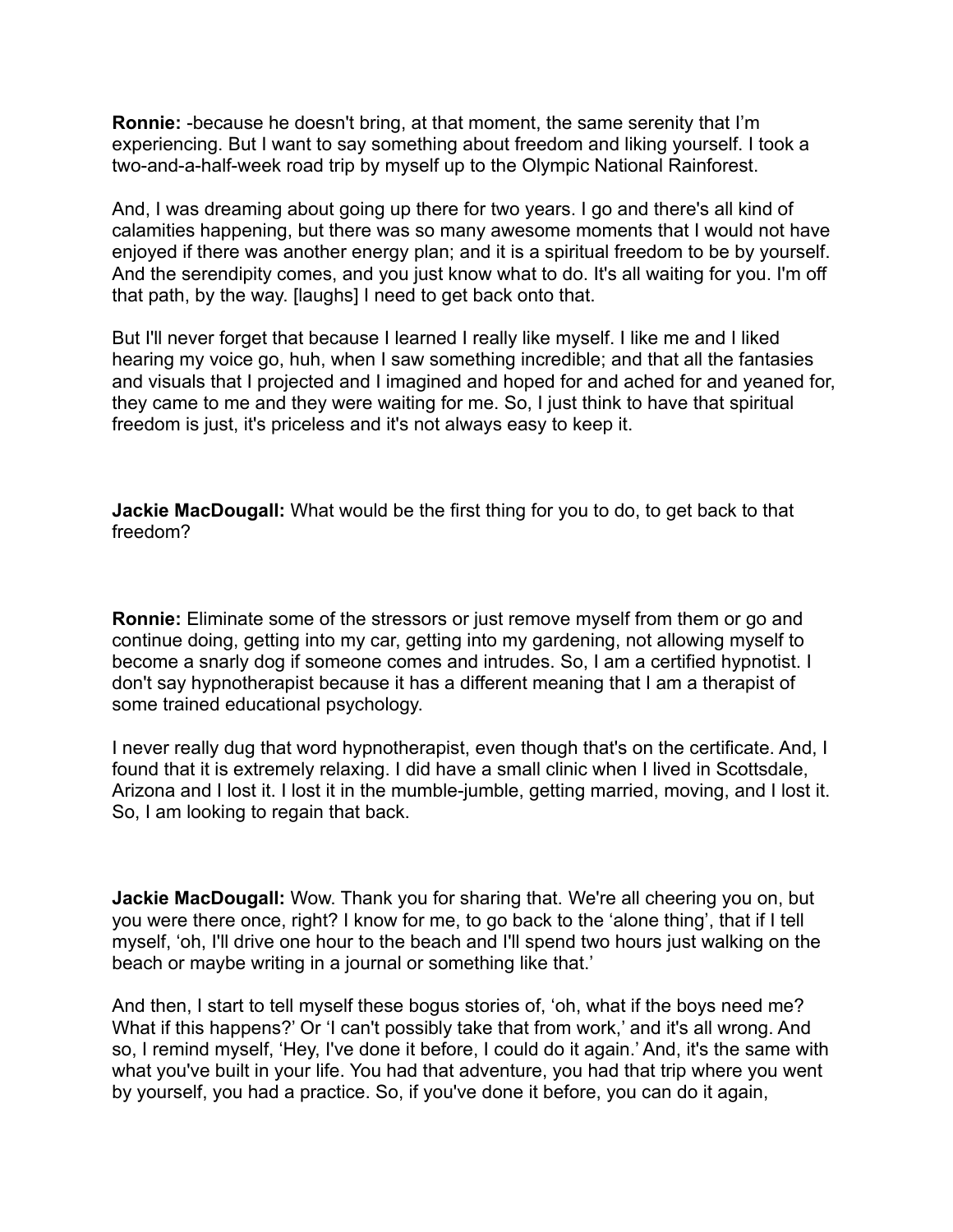**Ronnie:** I'm in a new place. I've only moved here six months. It is a different feel than any of other provinces in Canada. And, it's a different field, definitely from the United States. And, they have bodies of water everywhere. This will be the place I feel that I'll be able to regain that back.

**Jackie MacDougall:** Anybody else have anything to add, Veronica?

**Veronica:** Yes, I have the opposite problem. I'm single. I don't have any kids. And, I live by myself. So, I'm always alone. I'm not working right now, I'm disabled. When I used to work, I worked for a nonprofit and I used to be with people all the time, like serving people, organizing people. So, when I got home, my alone time was like, I really needed it. It was like, so perfect. So, my home was my temple. I was like, this is what I need.

And, I used to travel a lot through my 20s, 30s, 40s, and I really enjoy traveling a lot. When I was with my boyfriend, through all the years I was with my boyfriend, I traveled with him, but when I was single, before him and after him, I really enjoyed traveling by myself. I backpacked through South America, Europe. I loved traveling by myself.

But then on my late 40s-- I'm going to be 51 in May. On my late 40s, I stopped enjoying traveling by myself. I felt like I needed a partner to enjoy the places and talk to. Yeah. So, I'm not enjoying things as much. And because I'm always alone and with the pandemic, it's been terrible being in my house all by myself. So, the experience of being all the time by myself is not really healthy for me.

**Jackie MacDougall:** Have you had the opportunity to meet anyone from Revel in person? Have you tried any of their in-person events?

**Veronica:** No. No, I haven't. I just contacted yesterday somebody. We agreed on meeting for coffee or a movie, who lives close by.

**Jackie MacDougall:** Yeah. The alone time, if we all want it, it's good for us. And then, there's a period of time where we need that interaction. And so, I hear you and I feel that. Another thing about Revel is that if there's something you've wanted to try yourself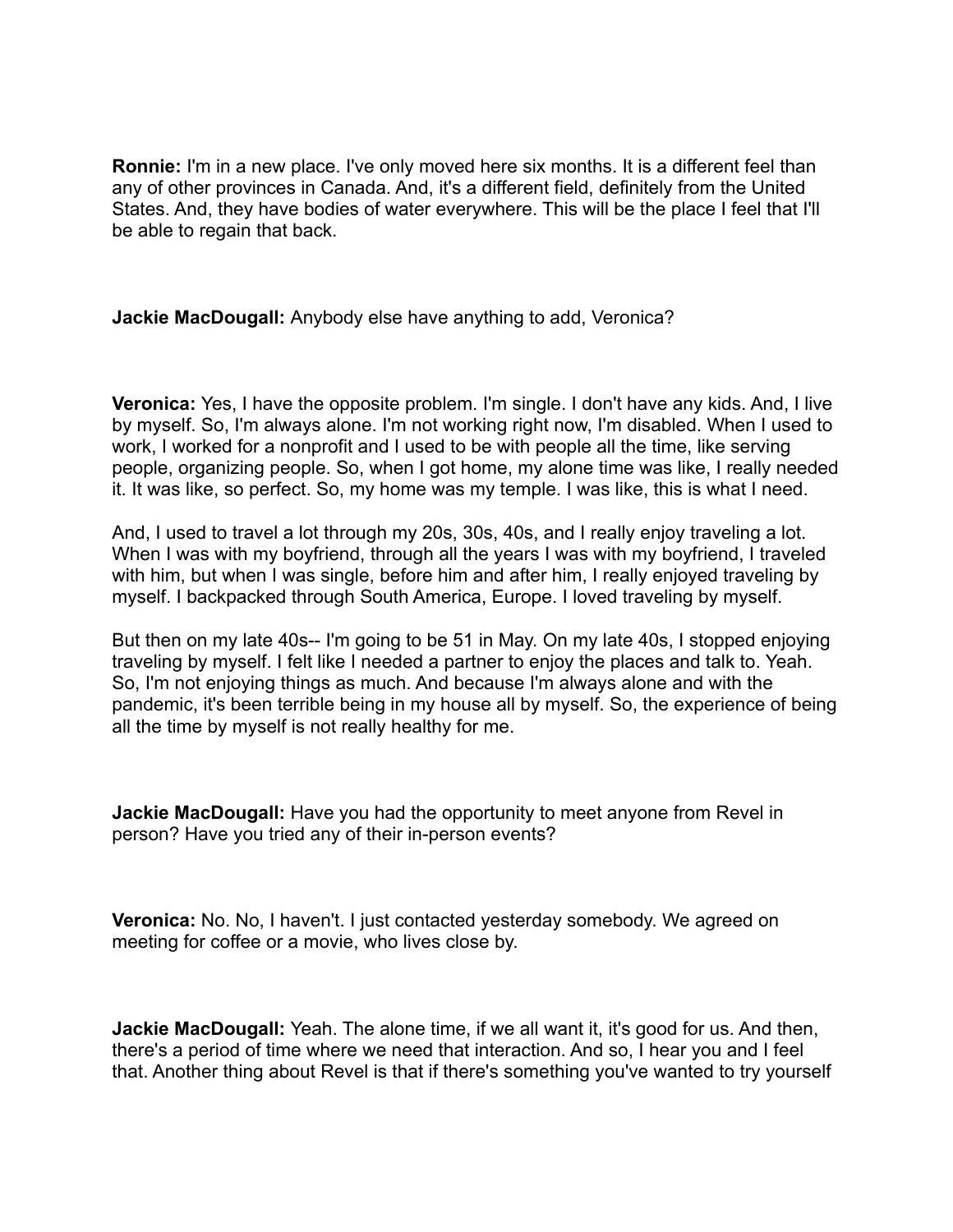to put an event, even if you only ask for three other people, right? Because not all of us want to go out and do these group things.

Sometimes it's nice to have one-on-one, maybe just fewer than five, but let's say you wanted to go kayaking in the ocean or painting or something, you could actually create an event on Revel and then let people in your area know on the app. It's such a great-- I sound like I'm a Revel salesperson.

I promise I'm not, [laughs] but that's one of the things I have a great group of girlfriends, but I notice if I want to try something new and different and they're not into it, sometimes we tend to just not do it. And, to have an opportunity to say, "I'd like to try this activity. I wonder if other women would." They may not be your best friends at the end of it. Bobby, did you have something to add?

**Bobby:** I understand. I have a lot of friends who feel like that they're alone. They're divorced, now they're alone. I actually met a couple of new people. It was through Stitch, but I didn't know them, and now we're all really good friends. So, I really do encourage you to use these programs to help you meet other people. Like you said, you may not find a best friend, but you might.

One of my friends lives in Rhode Island, but we'll meet in the middle or I'll sleep over. So, you should try that. And, I was thinking that I don't have a regular schedule where I'll be alone, but I do what I do like to do: [laughs] go walking with my music, and I'll sing and I'll dance in the street. And, I don't care, who's looking.

You said you have freedom, that's my freedom; I boogie. If I can embarrass my son, even better because I just enjoy that. I wish I could sit, but I'm not the type. I can't sit there for five minutes. I know it's helped a lot of people, and I wish I could get more spiritual like that. But for now, I'll just dance in the supermarket and yeah.

**Jackie MacDougall:** But that's another form of meditation, right? Is it meditation, really, like being in the moment, breathing and rhythm and moving-- Rhythm sometimes is just breath. Sometimes it's walking. Sometimes it could be dancing. I know it's not traditional meditation, but if that's your way of getting into your body--

**Bobby:** I guess it's my moment, you know?

**Jackie MacDougall:** Yeah. Yeah. That's awesome.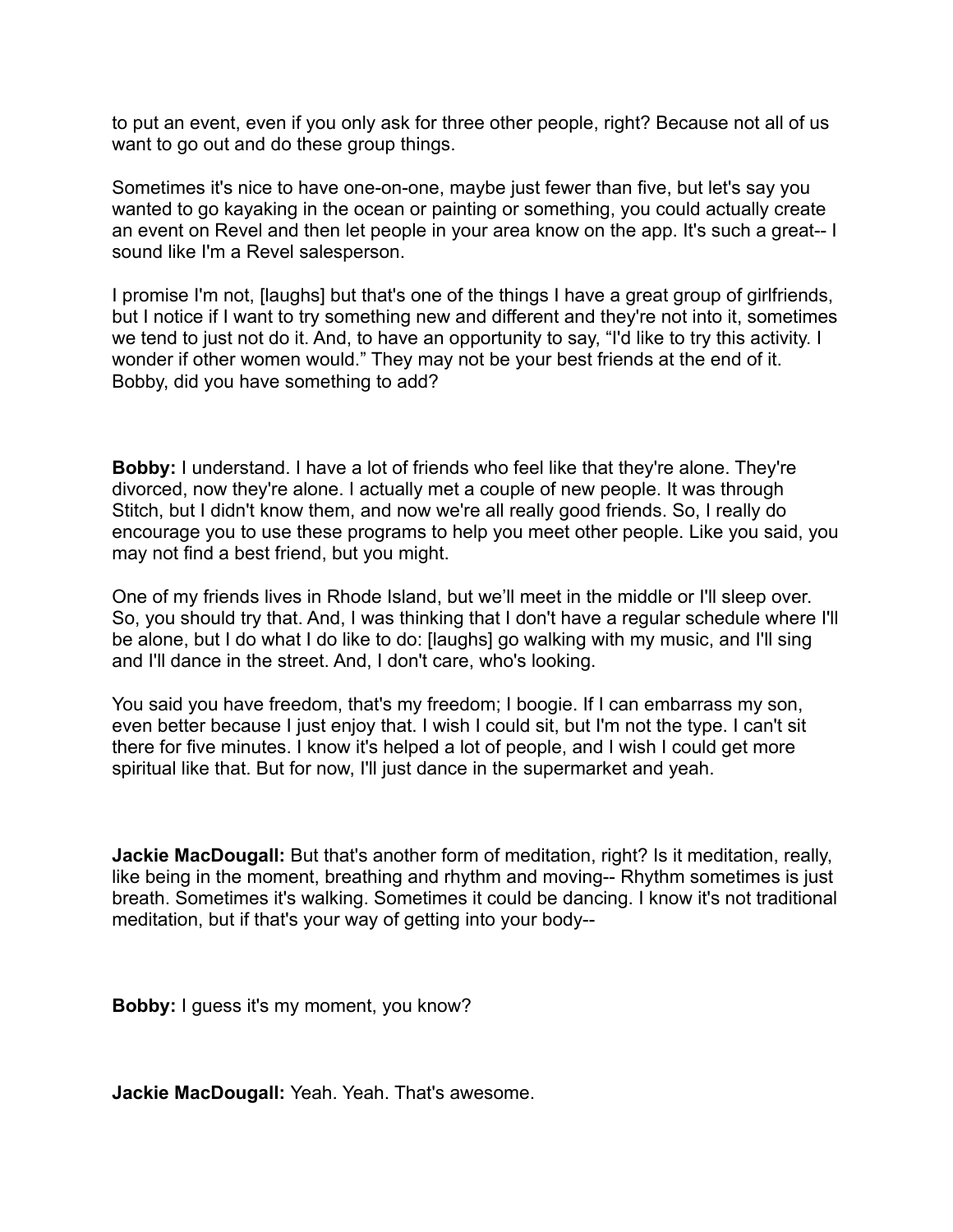**Bobby:** Even like when you're driving, you'll be singing and people looking at you and you're just singing, because who cares? It's your car.

**Jackie MacDougall:** It must be a Massachusetts' woman thing. So, somebody asked and I'm curious too, what is Stitch?

**Bobby:** Oh, it's another online like Revel. They have a lot of virtual stuff now, obviously, because of COVID but you can join different groups. It's almost the same thing, except it it's mixture. This is all women. So, you have your choice, like I'm on there for friendship, but if you wanted something more, you can also do that.

I find that so far there aren't that many things meeting in-person because of COVID. The person who started is in Australia. They seem to be doing a lot of things in Australia. That'd be a nice place to be right now, but still, there's a lot of online things. So, if you want to check that out.

**Jackie MacDougall:** So, as far as friendships go, over 40, how many of you are just like chugging along with the same friendships that you've had for years versus making new friends, and are you even open to making new friends? Becky.

**Becky:** I actually have been making a lot of friends over COVID. A lot of people are moving to my neighborhood because I live in Stanford, Connecticut, and like people are fleeing New York City. So, they're coming here to Stanford. So, I made a lot of new friends among those new arrivals.

**Jackie MacDougall:** How do you meet them?

**Becky:** Through my synagogue.

**Jackie MacDougall:** Okay. Shared experience.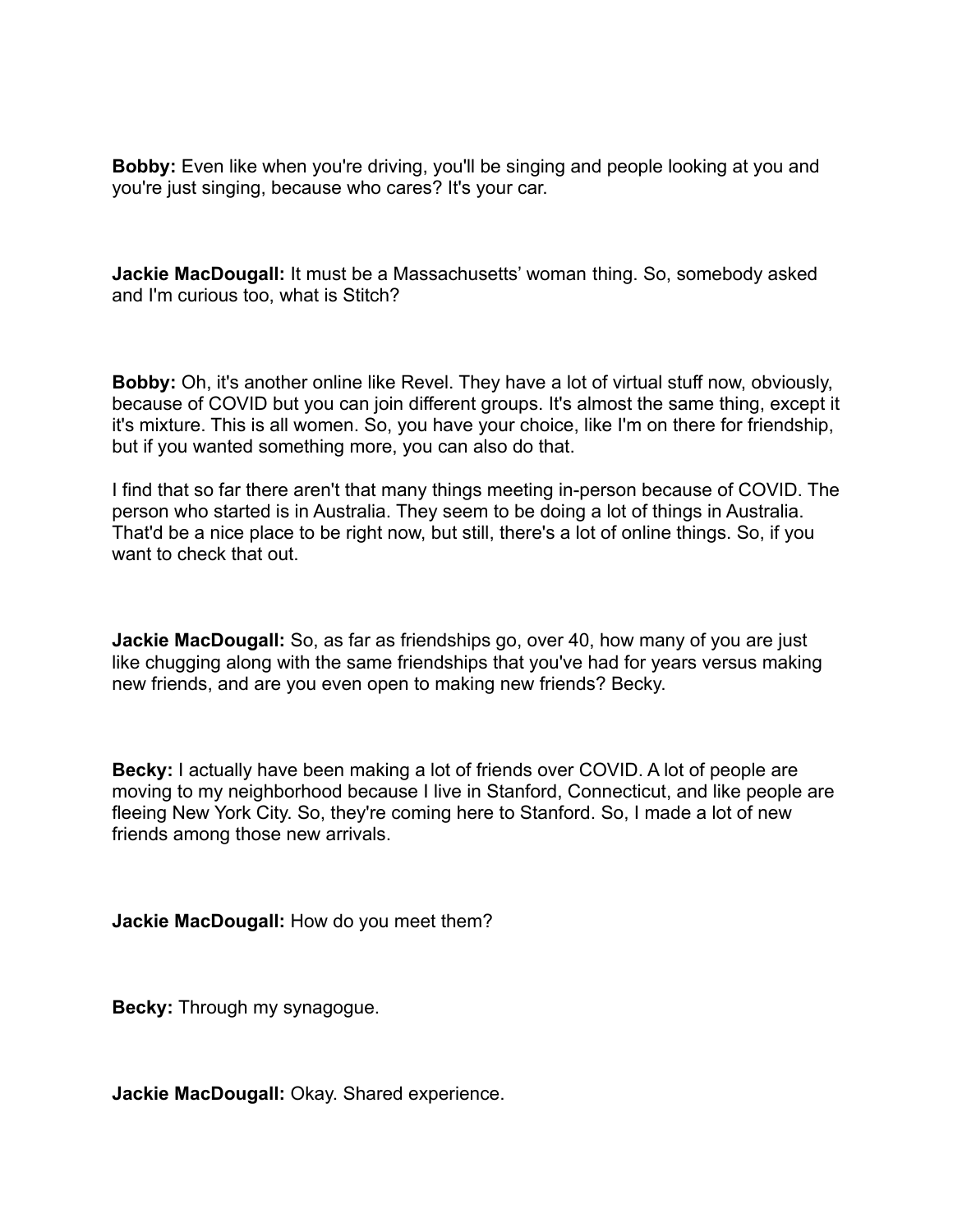**Becky:** Exactly. I like to wake up and go walking in the morning at 5:00; and I would love to have company, but nobody's up. Or late at night, I would like to go out and nobody's up. So, I'm trying to make new friends who are interested in like spending time in those early morning, late night times.

**Jackie MacDougall:** I have to ask the question that somebody else must be also thinking, like, when do you sleep?

[laughter]

**Becky:** Yeah, that's the problem. I really need to sleep more. I sleep like three to five hours a night.

**Jackie MacDougall:** Whoa! Do you feel like you can function in the world?

**Becky:** It's really bad. I really need to do something about it, honestly.

**Jackie MacDougall:** Sleep is such an interesting thing after a certain age, right? Like, I used to fall asleep; I mean, I still can fall asleep pretty quickly, and I would stay asleep all night. I was cocky. I was like, 'I am the best sleeper there is. I can sleep anywhere.' And, that is no longer the case, so I struggle. Does anyone else feel that?

**Helen:** Yeah, I do. I do feel that. And, to answer your question around friendships, I do feel like, coming out of the pandemic, that there is more of a willingness from many people to be much more open about having new friends and devoting more time to friendships. From my experience, I think we saw with many professional women are taking a step back. Many of them were, you know, looking for other opportunities or just taking some time for themselves.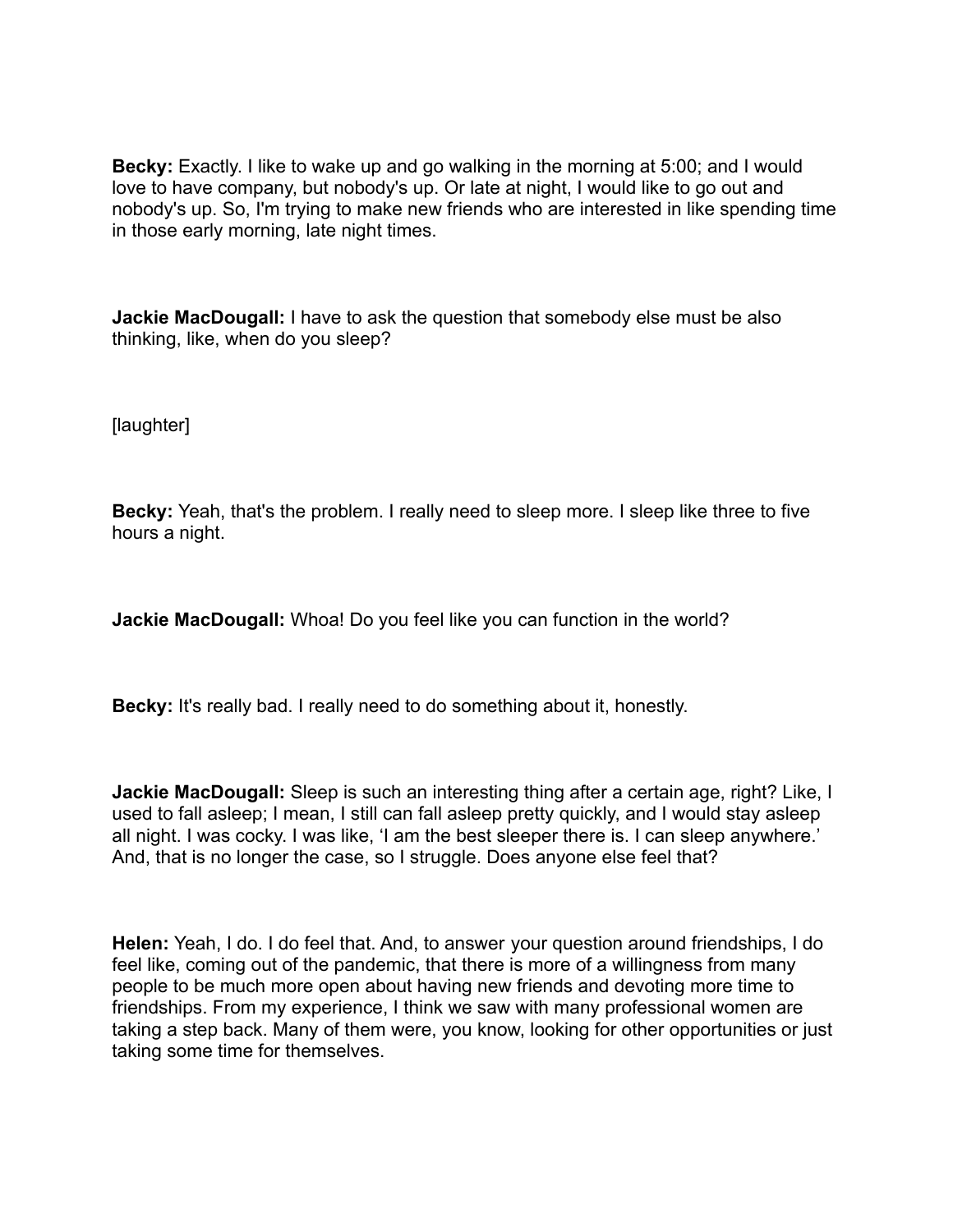And, I see that in my group of maybe not friends, but acquaintances and in talking with some of them, it is clear that many of them are looking to build on that personal, emotional and spiritual side, more so than before the pandemic. And, that all the fixation on professional achievements is maybe not something that people are fixated so much on these days. It's more about making those connections with, you know, people in your community.

I got to know my neighbors during the pandemic because we're all home much more. And, I think there is just more of a willingness to ask to see if we're all doing well and to engage in a deeper conversation than just, 'Hey, have a good night,' or, you know, whatever it is that we used to do before the pandemic. So, I do see, in general, a much more openness to deeper friendships and more friendships.

**Jackie MacDougall:** Yeah. Well, in everything negative, there are positives in there. So, have you found that yourself, Helen, that the way you look at the "hustle" or achieving or your work, has that changed for you personally?

**Helen:** It has, for sure. I think I was one of the, in the first wave of the people who resigned during the course of the pandemic. And for me, I'm in business consulting, for a long time, I was doing the thing and finding some fulfillment from that whole process. But I had some time to, you know, really think and assessed what really would be fulfilling for me at this point in my life. And, it was not to work these crazy hours. It was not to make sure my company gets more revenue.

I mean, those things are important when you are in a job, those are no longer the things that drive me. I think it's more important for me to feel like I am having a positive impact on the people around me, in my profession, of course, on my team, and in my community. I think those are the things that would be much more fulfilling for me at this point, rather than just climbing the ladder to have that sense of achievement.

So, that's no longer top three drivers in my life. And, I am seeing that is a discussion that many of my friends are also having. And, some of them have made the determination that they too already to get off the ladder and to really think about what would be fulfilling at this point in their life.

**Jackie MacDougall:** Right. Yeah. Thank you for sharing that. I think that's so common. I used to pride myself in being "a hustler", and now I'm all about being aligned. I still love to work hard or at least be passionate about my work, but things that actually matter to me versus just being busy for the sake of being busy.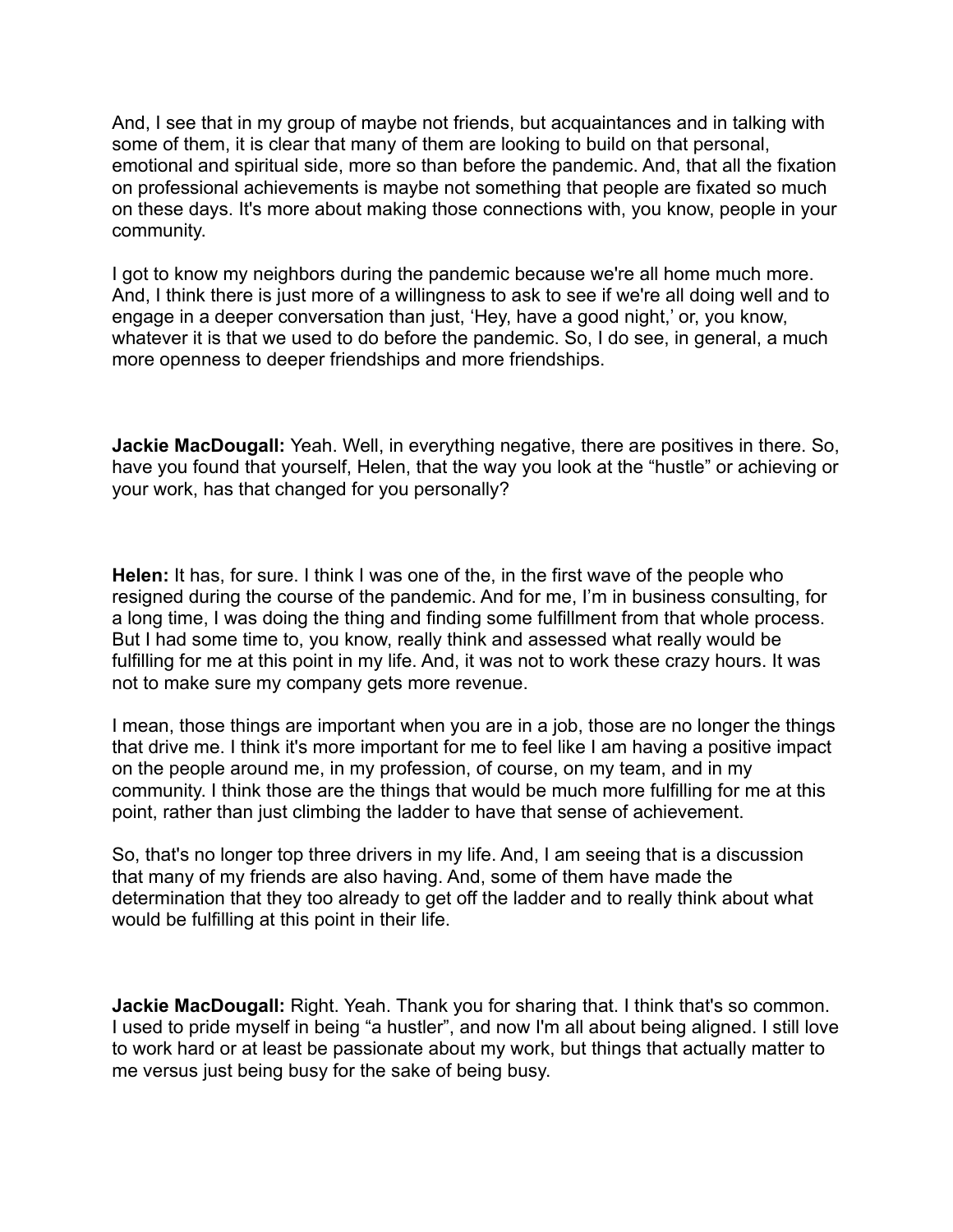I think at some point, it was a badge of honor to be busy. Remember the times like you'd walk into a party or the water cooler and you're like, 'oh, I'm so busy this weekend.' 'I was busier.' And, it was like this competition.

[laughter]

**Helen:** I used to have friends who would show me their calendars as a badge of, you know, pride and honor if they had eight hours of meetings, and that was their big day.

**Jackie MacDougall:** Totally.

**Helen:** And, I think that is, I think, less common maybe these days, and people are just more interested in showing you that they were able to take a 10-mile hike rather than being in front of their laptop 24/7.

**Jackie MacDougall:** Right. And, now we're seeing pictures of their food and their views from their hikes.

**Helen:** Yeah.

[laughter]

**Lisa Maria:** That's one of the blessings from the pandemic. Really, if you were to look at the pearls from this experience, that is one that we all were forced to reflect and reinvent the wheel of our lives. And, then when the gates opened, we have the choice of how we want to navigate it now as opposed to then.

**Helen:** That's right.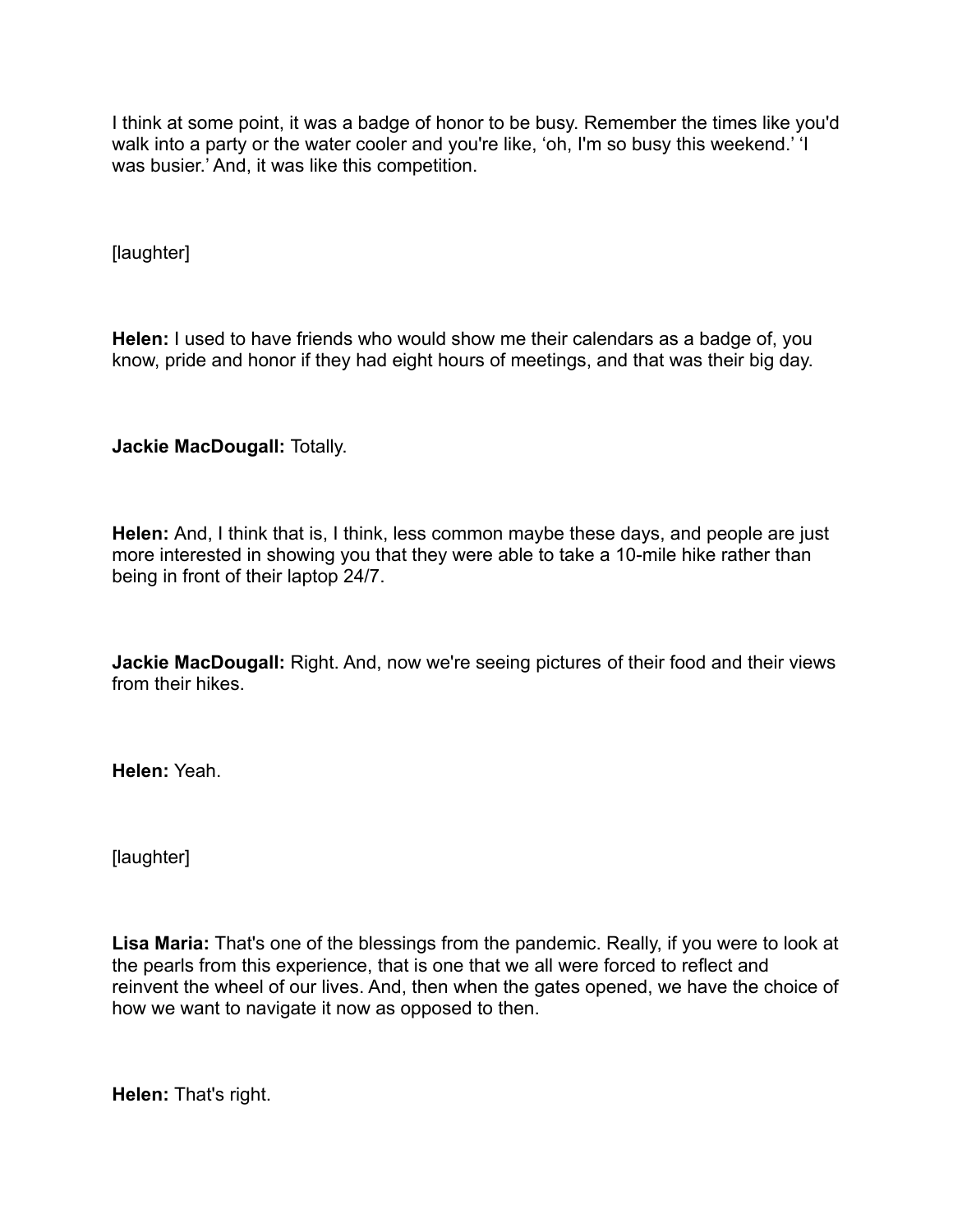**Jackie MacDougall:** Right.

**Helen:** That's right. That's right. Yeah.

**Jackie MacDougall:** An older version of ourselves, right?

**Helen:** Yeah. I heard a really good analogy that sometimes you have to fall off the bicycle to recognize that you may need to just be walking.

[laughter]

**Jackie MacDougall:** Maybe roller skates are more for you. Awesome. So, we have another hand up.

**Carol:** Hi. This is Carol.

**Jackie MacDougall:** Hi Carol.

**Carol:** I guess I'm going back a little bit. You said, being open to making new friends and then also big things happening in your life. I'm at the end of my career, pretty much. I've been in the caregiving career, my entire life. It feels like my entire life, I've done a lot of caregiving, both professionally and in my family and suffered an injury and was down for about a year and a half, although I could work from home, thanks to the pandemic.

And, I have been working from home for about two years now, but after a 35-year marriage, I'm divorced. My husband decided he couldn't do marriage anymore. No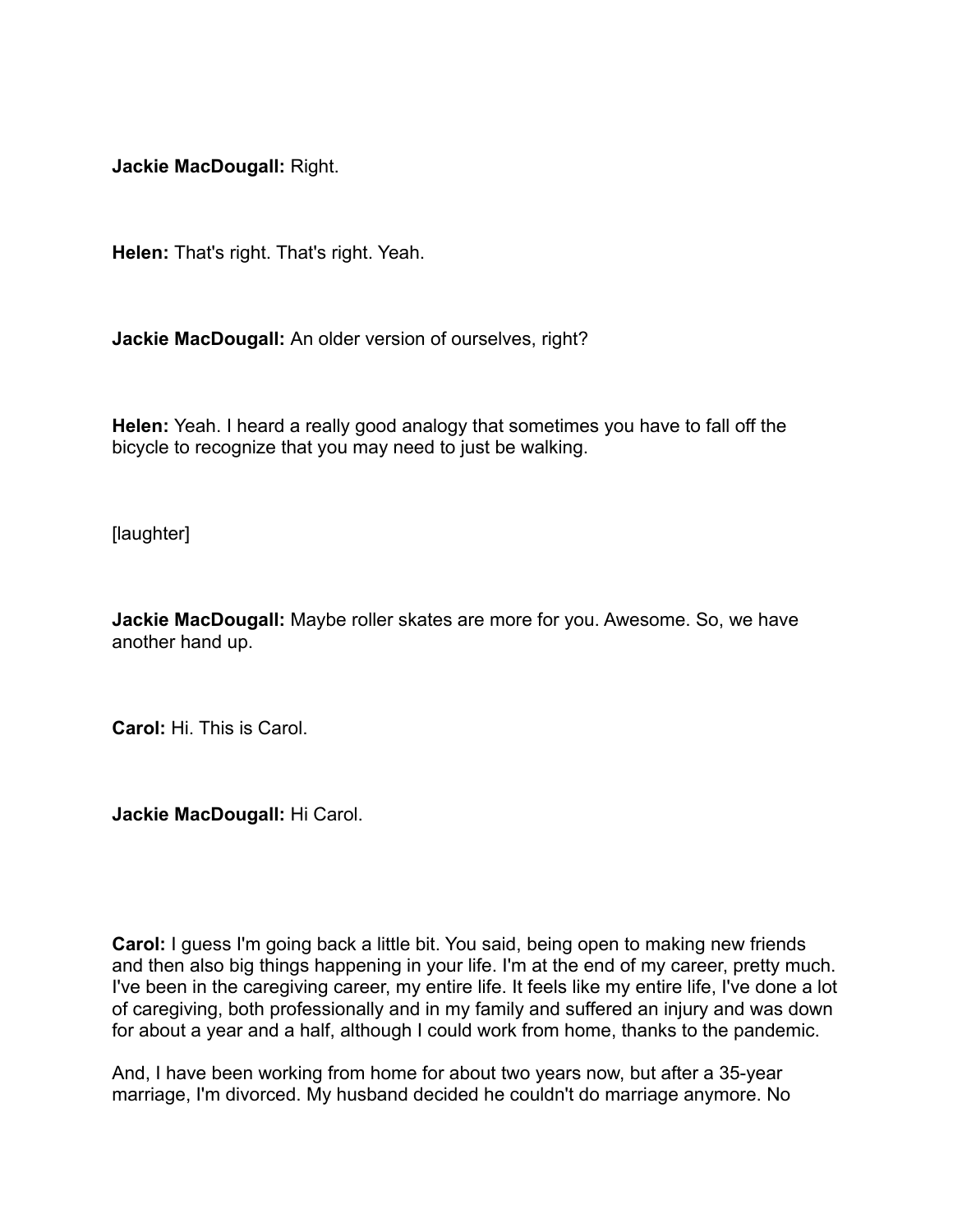explanation, no anything. And, I have been a typical overachiever: I've raised my family while going to school, while working full time. And, I've let a lot of friendships go by the wayside because of that busyness.

And, it's been interesting. He's been gone almost a year now with the divorce being final in January, and what friends I had that really stepped up to be there for me. And, I'm trying to reconnect with old friends and invest that time in the friendship as well as making new friends that-- Yeah, I'm tasked with; here, I'm nearing retirement.

And, I was discussing retirement with my husband before, planning our retirement together, and then he walks out without warning. I've always been an independent person. I've always had my own interest. I've always been a professional person, but I have not invested the time and the friendships because of that busyness. So, I'm trying to reinvest, reconnect, and make new friendships at the same time.

**Jackie MacDougall:** Wow! And, you're living proof that it's never too late to make those friendships to try new things. I just, my heart goes out to you. I think we all had this sense of control, perhaps. [laughs] I had a sense of control before all of the things happened. So, I can imagine after 35 years of marriage, I would assume that you thought like you knew where you were going.

**Carol:** Yes. And, he used to make the joke, "it's 30 years to life. I guess I'm on the life part now. Ha ha ha!" You know, there is a sense that, this is it. You have your goals, you know where you're at, and totally the cart was upended and flipped over.

**Jackie MacDougall:** Wow! I give you so much credit, and maybe it's too soon to ask this so you can tell me to go take a hike. What would you tell someone who might be at the beginning of what you just have gone through in the past year?

**Carol:** Well, I'm in the medical field myself, and I've seen so many things. Life doesn't happen as we expect. And ultimately, no matter who's in our life with us, for what period of time, we ultimately all have to stand on our own. And, life does not end because of one circumstance or what one person has done, made a choice, albeit a very important person in my life, but I'm still me. I still have life to live, and I better be about it.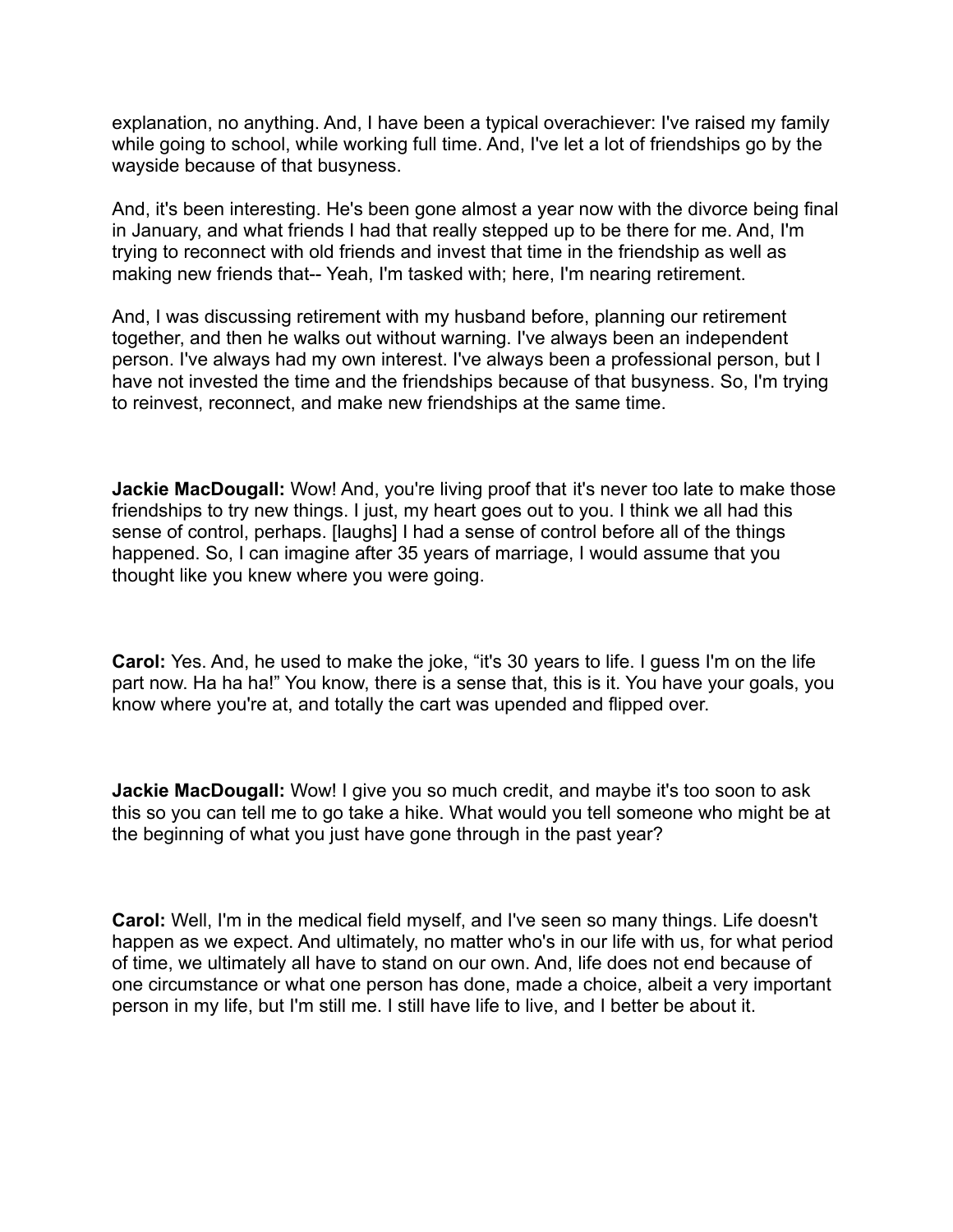**Jackie MacDougall:** I mean that's one year later, and I just-- I see people 20 years after a pain like that, who still can't get themselves out of that rut. There are people all over the world who something happens, and then they stay in that thing. And so, you're inspiring.

**Carol:** I'm not going to be anybody's victim. He made a very hurtful choice for still unknown reasons, but that was your choice, you're right to make it. And, I still have to live my life, and I'm not going to be a victim of this circumstance. I mean, he could have stepped out in front of a bus and been killed. I still had a life to live.

## **Jackie MacDougall:** Yeah.

**Carol:** But yes, I see people define themselves by something. I've talked to a woman thinking she had just got divorced and my God, 18 years later, it was like, it happened yesterday. She's never moved past it. Yes, you have to grieve it. Yes, there's ups and downs, but I'm responsible for my own life.

**Jackie MacDougall:** I'm sure just by sharing your own story, that there are other women here and everywhere that are touched by you and see that there's life after traumatic events. So, that's traumatic. Thank you so much for sharing. Does anyone have anything to add to anything we've talked about so far?

**Bobby:** Carol, I just think you're are amazing and you're very strong; and like, it's only been a year and that you're right: a lot of people stay stuck for years and years, and you're great. I just, I really-- Wow! It's very nice to meet you. I have a lot of friends who are in the same predicament. I've traveled a lot alone because if they don't want to go with me, fine, I'll do it alone.

But, of course, it's more fun when you have somebody else there with you. You know, it can be. I mean, things are fun alone, like dancing in the street, but some things-- [laughs] Some things you do want to have a friend along with you, but I think all you ladies are very cool. And, I just thank you for sharing all your stories, and thank you for bringing us together.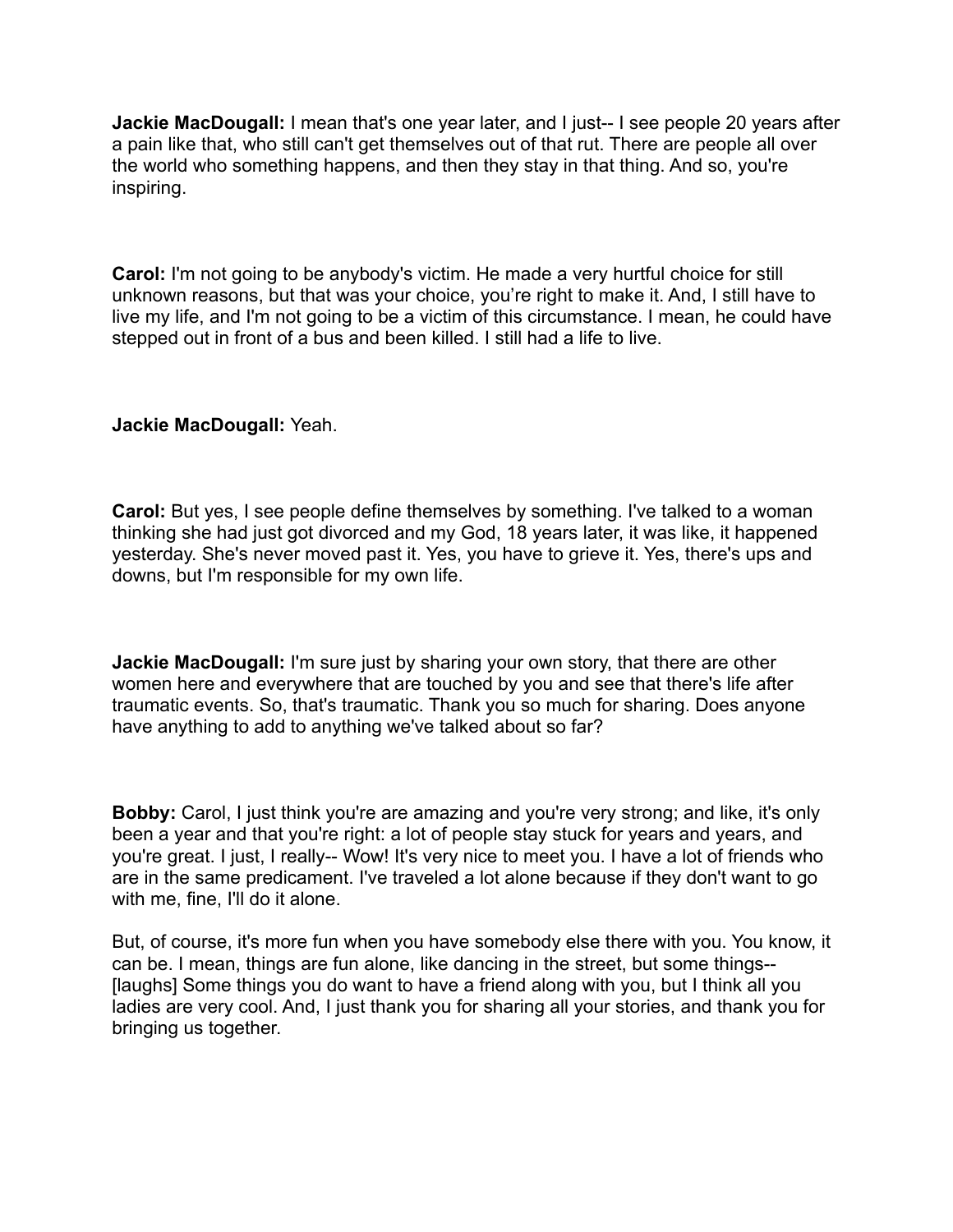**Jackie MacDougall:** You're welcome. You're welcome. This is amazing. I just think of the word 'resilience', and we don't know what we're capable of. What is that quote? A woman doesn't know, what is it like, how strong she is until she's put in hot water and she's like a teabag. I'm just making the shit up.

You know, when you meet a woman and she's just like, you Carol embodied that resilient spirit and all of you women do, we can't be resilient and we can't get to that next place without the difficulties. And so, I think at this stage of our lives, when things come, we know, 'I've survived everything else that's come at me', that, I can survive this. I think we start to just with experience and time, know how resilient we are. Does anyone want to share?

**Lisa Maria:** I feel that that is true. My experience when speaking with people who are in their 20s and 30s, really struggling to find themselves. And, it's not really a cool thing to say, 'if you're still really young, you still have quite a long-life trajectory, everything will be okay,' because that's minimizing their experience.

But I really feel like, in this time, in my 60s, that yeah, I have incorporated so much wisdom, and I have been on the other side of so many wonderfully challenging experiences that I have built up my resiliency, but it doesn't automatically come. It has to come through experiencing life. So, it's like an egg-chicken thing. But it is true.

And, it's a funny thing to share that with others because everybody runs from challenge. No one wants to go through the fire. They all want to go around it, but I'm like, 'no, go through. You'll be so much better for it.' And, they're like, 'no, run.' So, that would be like a totally other topic of conversation.

**Jackie MacDougall:** And, how do you not say to people in their 20s and 30s, I feel like I'm going to have that 'pretend cigarette', like, 'just you wait, [laughs] you know, it'll be all right, just you wait,' because everything feels so catastrophic that when you're younger, because you haven't had enough of those catastrophes to show you that you're going to be okay.

**Lisa Maria:** But I think you can build on those conversations when just asking that question of, 'tell me when you have had a challenging moment,' because as soon as they see the evidence, then they recognize that they do have that capability of being resilient. And then, you can say, 'yeah, see.'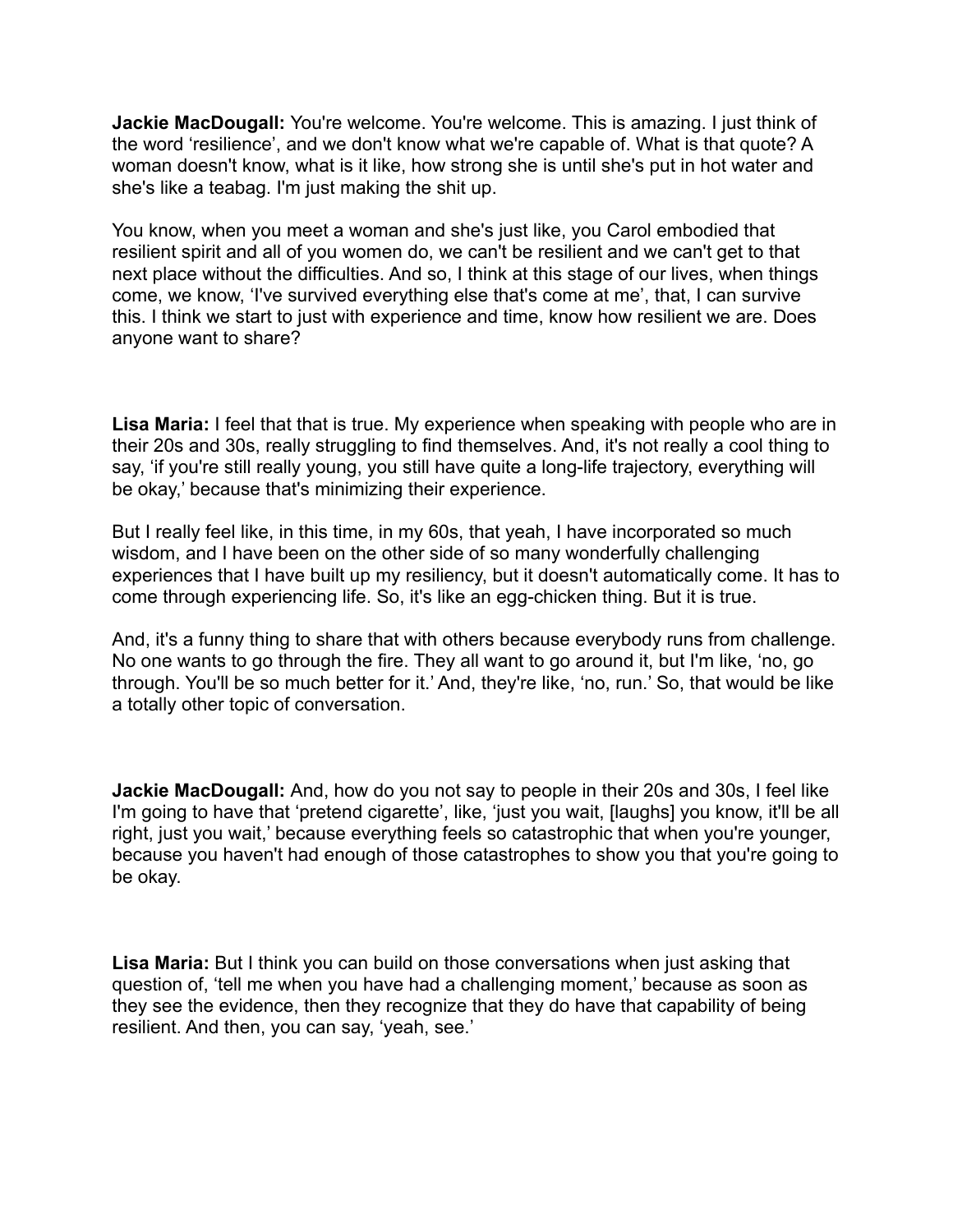And sometimes, we forget and someone needs to remind us, 'you were really going through the shit last year. Do you remember?' And, I'm like, 'no, tell me.' So, that's a really good friend when they can recap your challenges and you can go, 'oh yeah.'

**Jackie MacDougall:** Right. Thank you. Becky, I think you raised your hand.

**Becky:** I wanted to show you guys something that my friend sent me. It has language though.

**Jackie MacDougall:** That's all right. We're salty here. We're okay. Okay.

**Becky:** Let's see if you can see it.

**Jackie MacDougall:** Oh, you're going to have to read that to us.

**Becky:** Read it to you?

**Jackie MacDougall:** Yeah, read it to us.

**Becky:** It says, "Be so fucking proud of yourself for all the darkness you went through and despite it all, you still choose to heal and shine and kick some fucking ass."

[laughter]

**Jackie MacDougall:** Yes. Thank you for sharing that. That's up my-- I almost set up my language, but that's true. It's up my alley. I think the reason I even do this work and host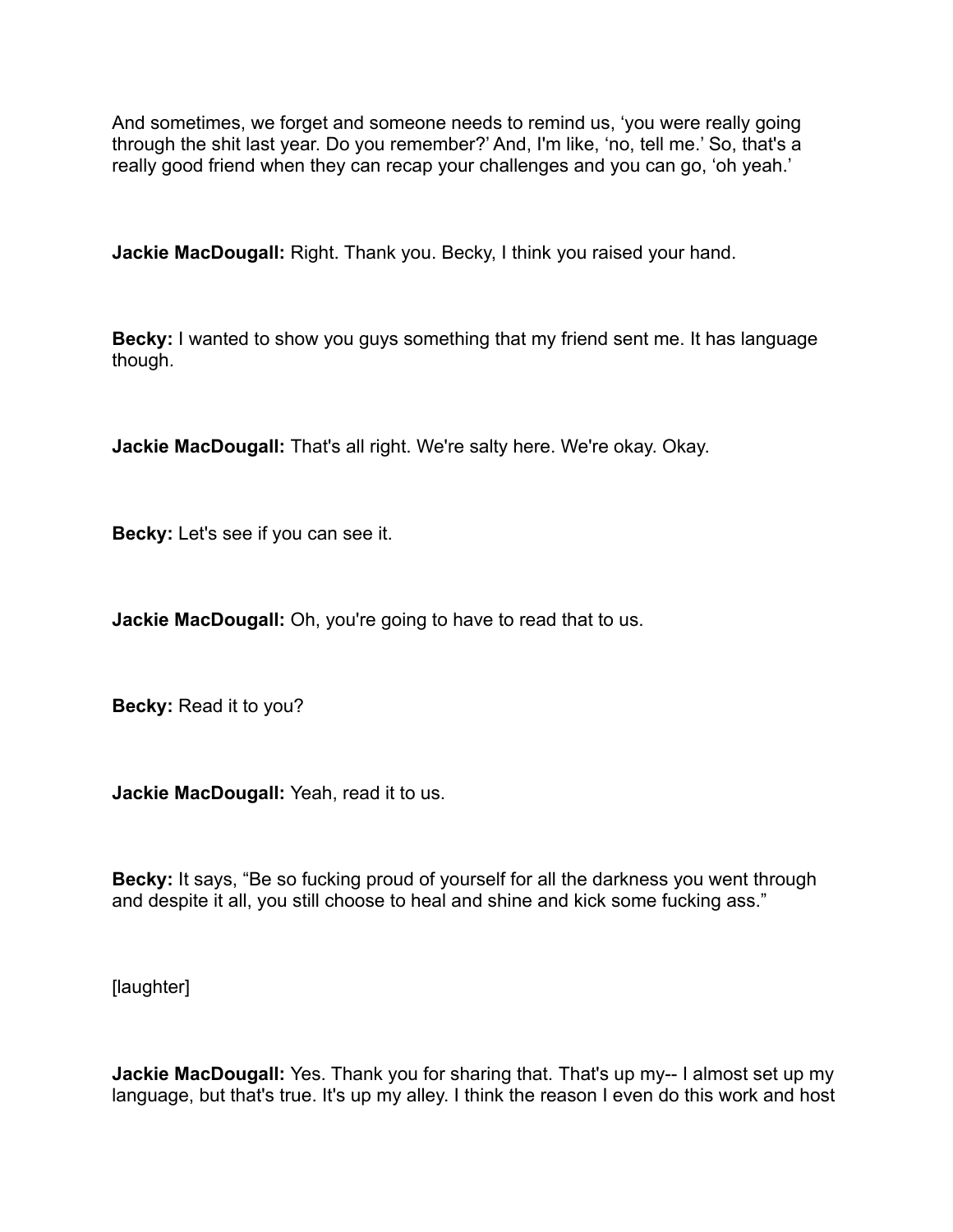the podcast, and not even 'I think', it's fully because of the things I've gone through. That's why I became so passionate in talking with other women. So, I was just saying to somebody, I was a guest on a podcast this week.

And, I was saying that everything I've done over 40 was inspired by what I went through before I was three. When I was three, my mom died of breast cancer. Come to find out, I had the same BRCA gene. I don't know if you're all familiar. She had 11 kids. I was the youngest and she died of breast cancer. Like I said, I was three, the oldest was 18.

My dad got remarried to a former nun, and so I was raised by her and then she had two more kids. And, I have experience with children with autism and gender identity and chronic illness. And, I had a dad with Alzheimer's, and there's just so many things that have come into my life, and each and every time it's, 'oh, another thing, another.' And, then when you're in it, now when another-- [laughs]

Yeah, like, I won the lottery here, but now I have enough things have happened that I go, 'okay, I know I'm going to be okay, what do I need to do?' And sometimes, what I need to do, which 40-year-old me would be laughing at me, but sometimes what I need to do is nothing.

Sometimes what I need to do is take a break and go do something fun for myself and not have to fix, fix, fix, and achieve. But if you told me that 10 years ago, at 40 41, I would've never believed you. Do any of you find that, that you used to be like running to the problem-- And sometimes, the problem resolves itself if you actually stop trying to beat your head against a wall, imagine that. [laughs] Anyone else feel that?

**Ronnie:** I decided that I'm just going to do silly, fun things. I don't care. And so, I remember when I lived in Scottsdale, Arizona, there was a group of women that had red hats on, and there were giggly and loud and goofy. And, I thought, 'look at these older women like being loud and goofy.' So, before I left, I went over and I said, 'where do you hat and stuff?'

She goes, 'oh, we belong to the Red Hat Society.' I never forgot it. 'We're just have fun and be silly.' By the way, the least favorite color in my entire life is red. So, what do I do? I joined the Red Hat Society, and I ended up getting these hats and just playing. And, there was gifted hats because I didn't have anything red to wear to meet anybody.

And, they gave me some jewelry, and then I'm just trying to join every meeting, every group, and just keep whatever is supposed to come into my life open instead of assessing somebody and saying, yeah. I kind of am a believer from my past is that when things are ready for you, it's almost like effortless.